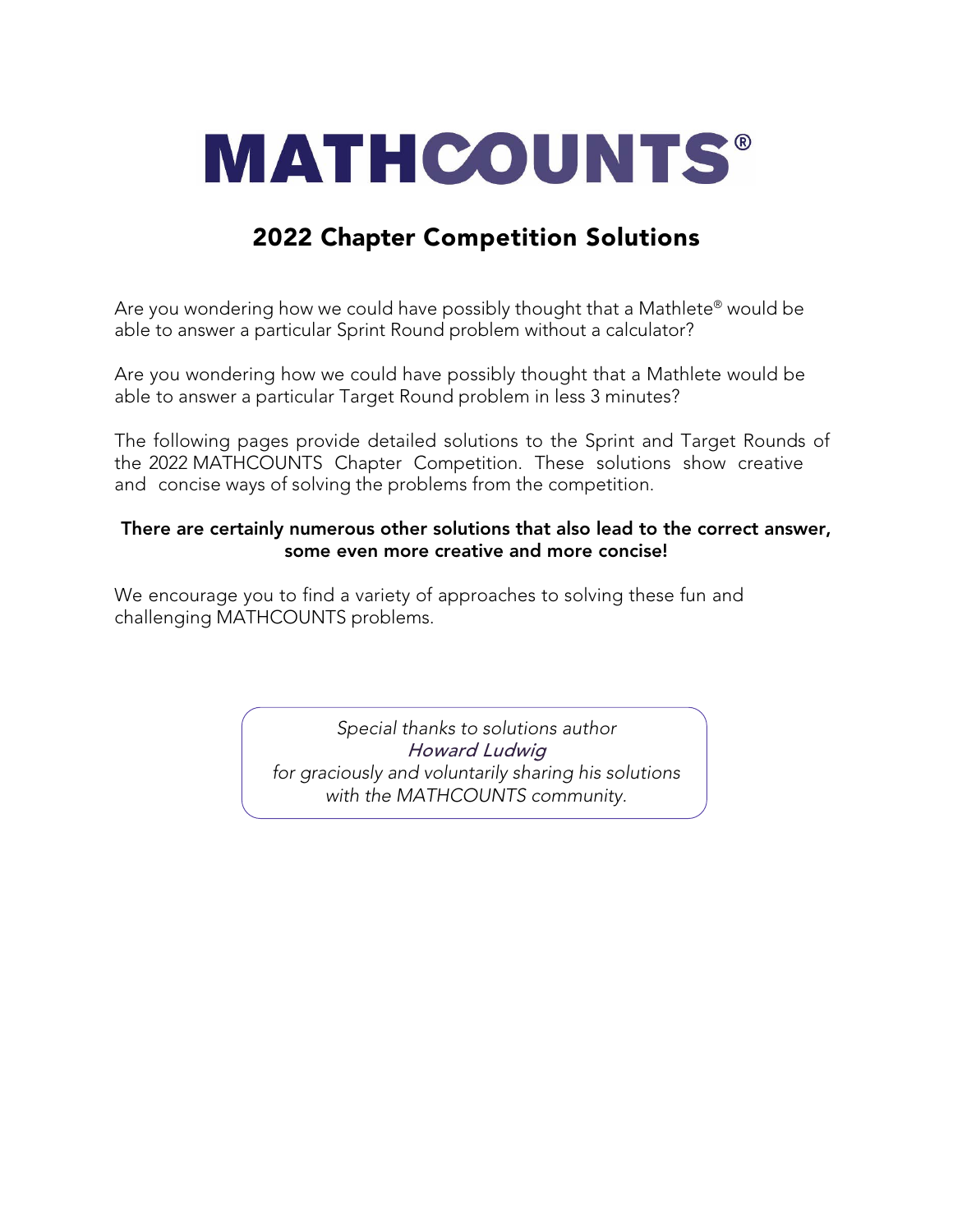| $3^4 - 2 \times 4^2 = 81 - 2 \times 16$ | [Exponentiation first.] |  |  |
|-----------------------------------------|-------------------------|--|--|
| $= 81 - 32$                             | [Multiplication next.]  |  |  |
| $= 49.$                                 | [Subtraction last.]     |  |  |

# **Sprint 2**

+4 326 052 −4 325 131 +     921

# **Sprint 3**

Reordering the set elements in increasing order yields {0, 3, 4, 7, 8, 11, 16}. Since we have an odd number of elements, the median is the middle element of this ordered set. In the case of this set, the middle element is the fourth element, which is **7**.

# **Sprint 4**

Parker got 11. Each friend got twice that:  $2 \times 11 = 22$ . There are 3 friends, so the total count is  $11 + 3 \times 22 = 11 + 66 = 77$  pieces.

# **Sprint 5**

The iterative steps 3 and 4 yield what is called the digits-sum of the original number. Summing the digits of a number and taking the remainder upon dividing the sum of the digits by 9 gives the remainder upon dividing the original number by 9. The only nonnegative integer that yields a digit-sum of 0 is 0; a positive integer that is divisible by 9 has a digit-sum of 9, instead of the actual remainder value 0. The sum of the digits of 135 is 9, so its digit-sum is 9, indicating 135 to be divisible by 9. If we multiply a positive multiple of 9 by *any* positive integer (it does not have to be two-digit), the result is also a multiple of 9, so the digit-sum is **9**.

# **Sprint 6**

Let's trace through the rooms, starting with the arrow entering the room at the upper left, shading each room that we enter, and drawing an arrow into the next room in accordance with the L, R, or S in the room we just entered. Once we reach the spade room, we count the number of shaded rooms, which is **13** rooms.

|  | S           | $+ R$   | S                       | L                       | L |
|--|-------------|---------|-------------------------|-------------------------|---|
|  |             | R       | $\bf R$                 | L                       | R |
|  |             | S       | $\overline{\mathbf{S}}$ | R                       | S |
|  | $\mathbf R$ | $\bf R$ | ÷                       | $\hat{\mathbf{R}}$      | S |
|  | S           | S       |                         | $\overline{\mathbf{S}}$ |   |

# **Sprint 7**

 $n + 18 = 4 \times 5 = 20$ , so  $n = 20 - 18 = 2$ .

# **Sprint 8**

We need an integer that is divisible by both 2 and 3, thus by 6, and it must be greater than 100. Since  $100 \div 6 = 16$  R 4, the next multiple of 6 up from 100 is  $17 \times 6 = 102$ . So, the fewest number of students who could have signed up is **102** students.

# **Sprint 9**

Rectangular prisms have 6 faces. For any 1 face, there are 4 adjacent faces that must not be colored the same as the first face, and only the 1 remaining face is non-adjacent and permitted to be the same color. Therefore, at most 2 faces (opposite faces) are allowed to be the same color, so at least  $6/2 = 3$  colors are needed. There are 3 pairs of opposite sides, so the minimum number of colors needed is **3** colors.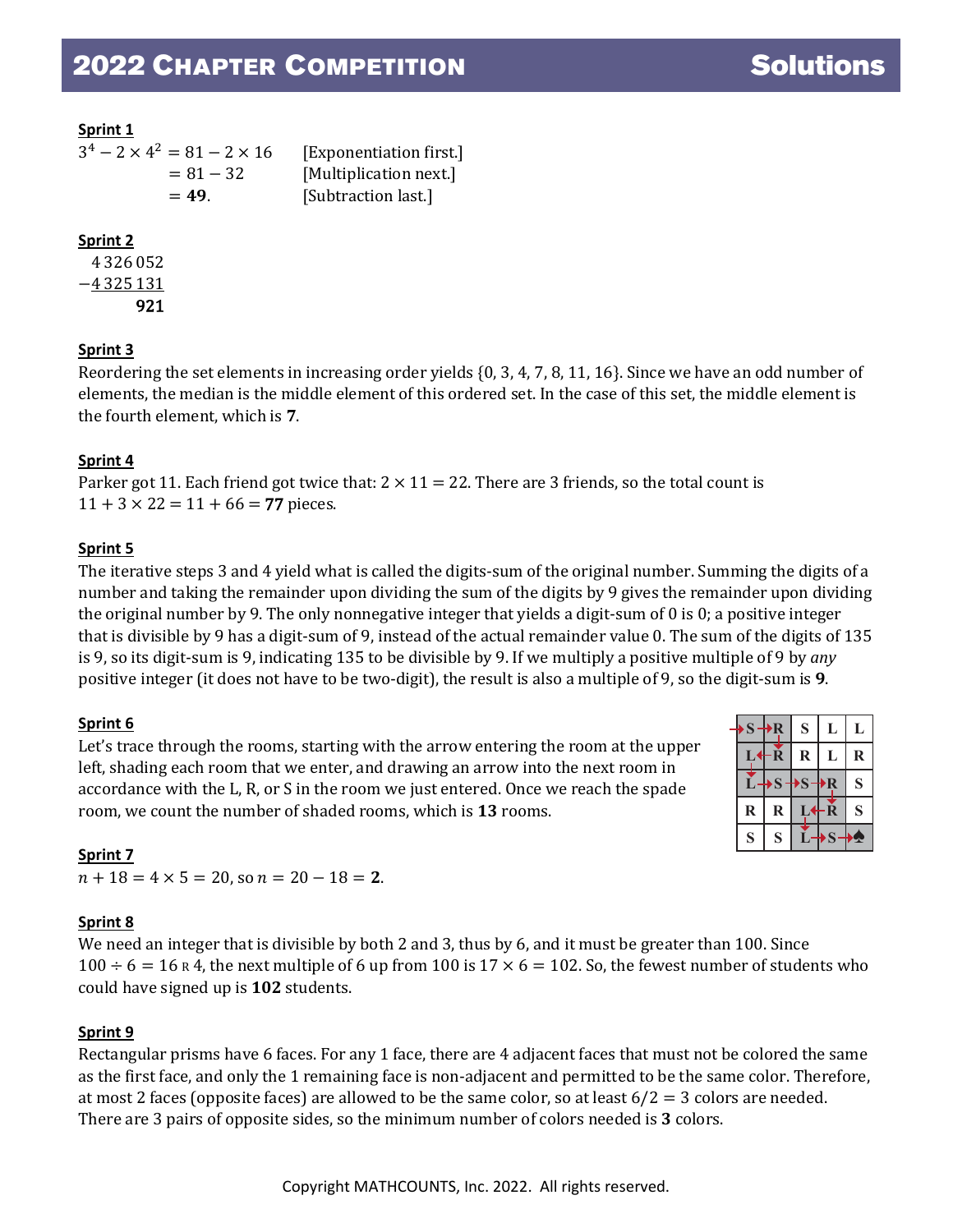Let *l* be the length of the rectangle. Then the width  $w = l + 1$ . We need the perimeter, which is  $2(l + w) =$  $2(l + l + 1) = 4l + 2$ . We are given that 72 ft<sup>2</sup> is the enclosed area *lw*. Therefore, 72 = *lw* =  $l(l + 1) = l^2 + 1l$ . Rearranging yields:  $0 = l^2 + 1l - 72 = (l + 9)(l - 8)$ , so  $l = -9$  feet or  $l = 8$  feet. It makes no sense for the length of a side to be negative, so we must have  $l = 8$  feet and perimeter  $4 \times 8$  ft  $+ 2$  ft  $= 34$  feet.

# **Sprint 11**

Because there are  $\frac{3}{8}$  as many heads as there are legs, there are  $\frac{8}{3}$  as many legs as heads, so the average number of legs per head is  $2\frac{2}{3}$ , which is  $\frac{2\frac{2}{3}-2}{4-2}=\frac{2/3}{2}=\frac{1}{3}$  of the way from 2 [# legs per chicken] to 4 [# legs per goat]. Therefore,  $\frac{1}{3}$  of the animals are goats, and  $\frac{2}{3}$  are chickens, so the goat-to-chicken ratio is 1:2. Thus, the minimum number of animals is  $1 + 2 = 3$  animals, meaning there is 1 goat and 2 chickens.

## **Sprint 12**

The two highest scores are 8.5 and one of the two 8.0 scores, so these are discarded; the two lowest scores are 7.0 and 7.0 (both of the two 7.0 scores), so these are discarded. The scores that are used are the one remaining 8.0 and the two scores of 7.5. Therefore, the point total for the dive is  $3.5(8.0 + 7.5 + 7.5)$  =  $3.5(23) = 3(23) + \frac{1}{2}(23) = 69 + 11.5 = 80.5$  points.

## **Sprint 13**

 $1\frac{3}{4} = \frac{7}{4}$  cups are required for 24 cookies, so for 18 cookies:  $\frac{18}{24}(\frac{7}{4})$  $\binom{7}{4} = \frac{3}{4} \binom{7}{4}$  $\left(\frac{7}{4}\right) = \frac{21}{16} = 1\frac{5}{16}$  cups.

#### **Sprint 14**

With a rectangle, two vertices may be the endpoints of a short side, of a long side, or of a diagonal. Given two such lengths, the shorter must be a side, while the longer may be a side or a diagonal. If the 5 meters is a diagonal, then we have a 3-4-5 right triangle and the unknown length is the second side, which must be 4 meters. If the 5 meters is the longer side, the unknown length is the diagonal, even longer than the 5 meters. Thus, the minimum possible distance in question is **4** meters.

#### **Sprint 15**

Of the 64  $\times$  144 calculators in the lot, 64  $\times$  12 were tested. Therefore, the fraction tested is  $\frac{64\times12}{64\times144} = \frac{1}{12}$ . If 12 times as many calculators are tested, we expect 12 times as many failures, thus  $12 \times 2 = 24$  calculators.

#### **Sprint 16**

This problem involves a weighted average with the \$30 value weighted as  $75\% = \frac{3}{4}$  and the \$10 value weighted as 25% =  $\frac{1}{4}$ . So,  $\frac{3}{4}(30) + \frac{1}{4}(10) = \frac{90+10}{4} = \frac{100}{4} = $25$  or \$25.00.

#### **Sprint 17**

 $(11 +$ 1 2/ ( 12/ ( 12/ 2 2  $\frac{1}{2}$   $\times$   $\frac{12}{12}$ 5  $\frac{1}{12}$  =  $\left(11 \times 12 + 11 \times \cdots \right)$ 5  $\frac{1}{12}$  + 1  $\times$  12 + 1 × 5  $\frac{1}{12}$  =  $\left( \frac{132}{13} \right)$ 55  $\frac{1}{12}$  + 6 + 5  $\frac{1}{24}$  =  $\left(132 + 6 + \frac{2 \times 55 + 5}{24}\right) = \left(138 + \frac{115}{24}\right) = 142 \frac{19}{24}$  ft<sup>2</sup>, which rounds to **143** ft<sup>2</sup>.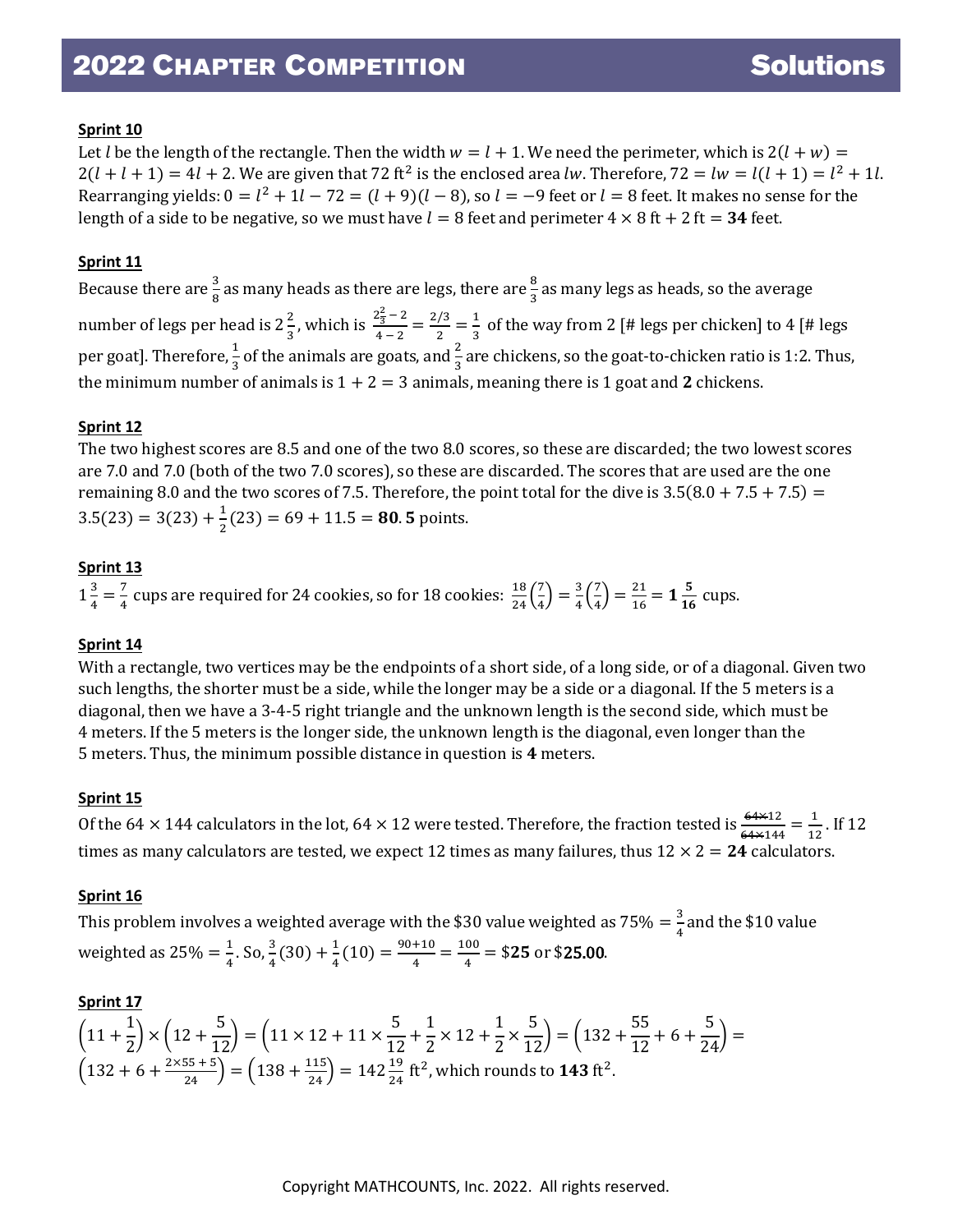The length *l* and width *w* are related as  $w = l - 50$ . Therefore, the perimeter is given by  $500 = 2(l + w) =$  $2(l + l - 50) = 4l - 100$ , so  $l = \frac{500 + 100}{4} = 150$  ft. The enclosed area is given by  $lw = l(l - 50) = 150 \times 100 =$ 15,000 $ft^2$ .

## **Sprint 19**

We need to determine the estimated arrival time down to the minute, so we need to determine the remaining travel time, distance divided by speed, in terms of minutes:  $\frac{60 \text{ }\mathrm{mH}}{75 \text{ }\frac{\text{mi}}{\text{hour}}}$  $\times \frac{60 \text{ minutes}}{4 \text{ hour}} = \frac{4}{5} \times 60 \text{ minutes} =$ 48 minutes, which is 12 minutes short of 1 hour. Therefore, starting at 10:32, add 1 hour to get 11:32, and then subtract 12 minutes to result in **11:20** a.m.

## **Sprint 20**

Based on the inforamtion given, we have  $x^5 = \frac{2}{3}x^4$ , so  $x^4\left(x-\frac{2}{3}\right) = 0$ . Therefore,  $x = 0$  or  $x = \frac{2}{3}$ , but it must be the latter value because 0 does not satisfy the positivity requirement. Thus,  $\frac{x^{10}}{x^8} = x^2 = \left(\frac{2}{3}\right)$  $\frac{1}{3}$  $\frac{2}{9} = \frac{4}{9}$ .

## **Sprint 21**

If the two bread slices are selected to be the same, then there are 3 flavor choices. If they are selected to be different, then there are  ${}_{3}C_{2} = \frac{3!}{2! \cdot 1!} = 3$  choices, totaling 6 choices for the bread. For each of these, there are 3 choices of filling (ham only, cheese only, both). So, James can make  $6 \times 3 = 18$  different sandwiches.

#### **Sprint 22**

Let N be the total number of students in Mr. Short's homeroom. Then working backward, we see that  $6 =$  $\frac{1}{4}\left(1-\frac{1}{3}\right)N=\frac{1}{4}\left(\frac{2}{3}\right)$  $\frac{2}{3}$ ) N =  $\frac{1}{6}$ N, so N = 6 × 6 = **36** students.

# **Sprint 23**

We need meters per second, not centimeters per second, so convert the stride of 140 cm to meters: 140  $\frac{1}{2}$  m  $\frac{1}{100 \text{ cm}}$  = 1.4 meters. The number of pulses going above the dashed line for the 3 g threshold to count as strides is 19. Therefore, a total assumed distance of 19 × 1.4 meters [do *not* calculate that yet] is covered in 20 seconds, making the average speed  $\frac{19 \times 1.4}{20}$  = 19  $\times$  0.07 = **1.33** m/s. [Notice that waiting so we could do the very easy division first made for a simpler multiplication later, which can be important for the Sprint Round as a speed round without support of electronic calculators.]

#### **Sprint 24**

The triangle inequality property tells us  $3 = 5 - 2 < x < 5 + 2 = 7$ , so x as an integer must be 4, 5 or 6. The median is the middle value, **5**.

#### **Sprint 25**

\$150 each year averages to  $\frac{$150/\frac{11}{12} \text{ m/s}}{12 \text{ m}} = \frac{6 \times $25}{6 \times 2 \text{ m}} = $12.50/\text{mo}$ . So, \$5.95N  $> $12.50/\text{mo} + $3.95N$ , where *N* is the yr number of movies rented per month. Thus, \$2 $N > $12.50/\text{mo}$ , making  $N > \frac{$12.50/\text{mo}}{$2$} = 6.25/\text{mo}$ . The least such integer is **7** movies per month.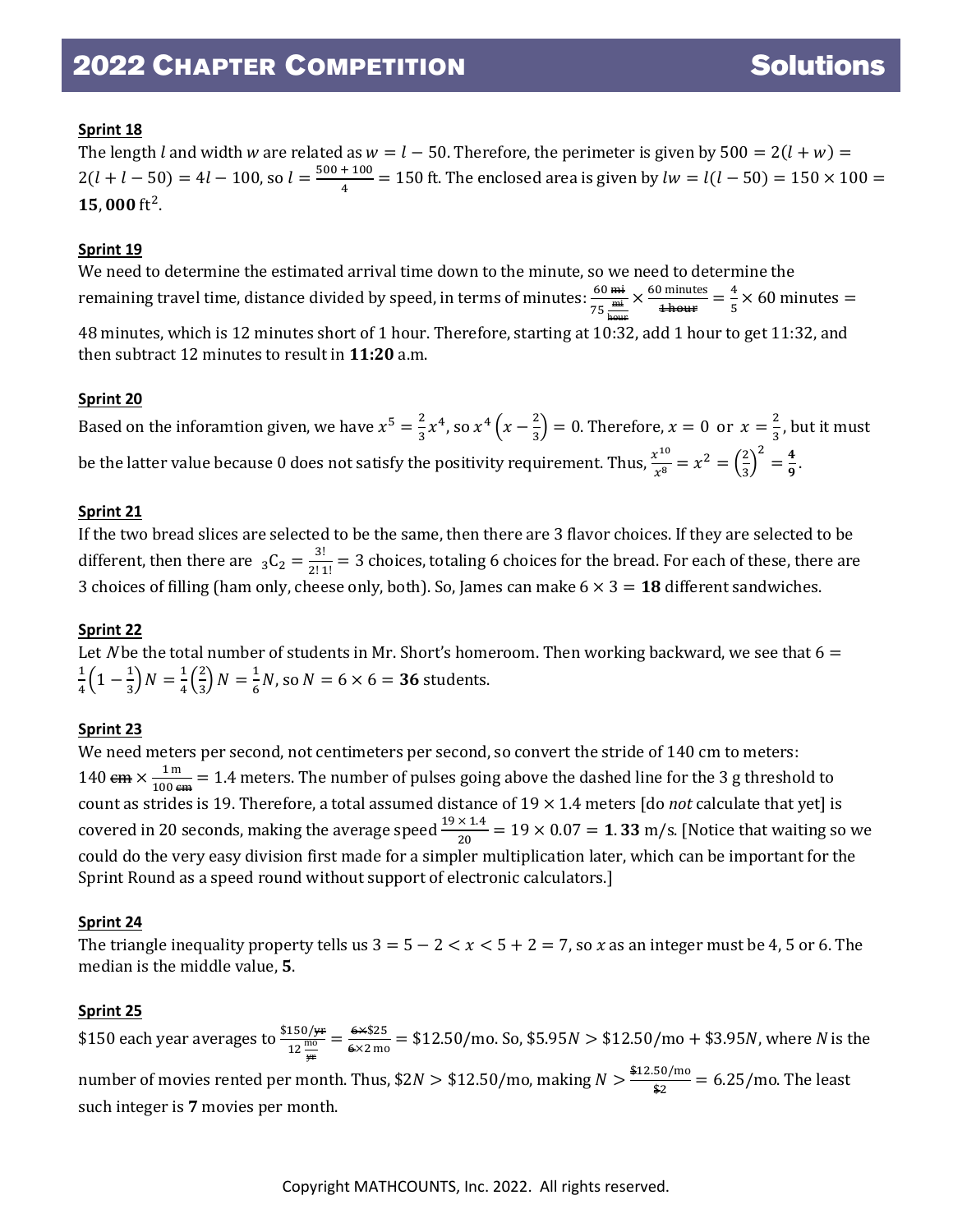Note that 345,600 =  $3456 \times (2 \times 5)^2$ . The sum of the digits of 3456 is 18, which is divisible by 9, so 3456 is likewise divisible by  $9 = 3^2$ , leaving a quotient of 384. The sum of the digits of 384 is divible by 3 but not by 9, so that is the case with  $384 = 3 \times 128 = 3 \times 2^7$ . Combining all this yields  $345,600 = 2^9 \times 3^3 \times 5^2 =$  $2^6 \times (2^3 \times 3^3) \times 5^2 = 4^{6/2} \times 6^3 \times 5^2 = 6^3 \times 5^2 \times 4^3$ . The product of the exponents is  $abc = 3 \times 2 \times 3 = 18$ .

# **Sprint 27**

Of 12 flowers, 6 are required to be orchids, leaving flexibility for the remaining 6 to be any mix of 4 kinds of flowers, including possibly more orchids. Let's use what I call the bars and blanks method. [A variety of names are given to this method.] We have 12 blanks, each representing one flower, with O (for orchid) in the last 6 since we require a minimum of 6 orchids; we have 3 bars to intersperse among the empty blanks to separate the roses from the lilies, the lilies from the violets, and the violets from the extra orchids. For example:  $\begin{array}{cccc} | & 0 & 0 & 0 & 0 & 0 & 0 & 0 \end{array}$  would indicate 0 roses (because of 0 blanks to the left of the first bar), 4 lilies (because of 4 blanks between the first and second bars), 0 violets (because of 0 blanks between the second and third bars) and 2 extra orchids (because of two empty blanks to the right of the last bar, for a total of 8 orchids). The number of possible distinct bouquets is the number of orderings of the 3 bars and the 6 empty blanks, which is  $_{6+3}C_6 = \frac{9!}{6!3!} = \frac{9 \times 8 \times 7}{3 \times 2 \times 1} = \frac{72 \times 7}{6} = 12 \times 7 = 84$ . So, that's **8** groups of a dozen flowers.

#### **Sprint 28**

Cross-multiplying yields  $(x + 2)(y + 3) = 6$ . The only ways to factor 6 into the product of two integers is  $(1)(6)$ ,  $(2)(3)$ ,  $(-1)(-6)$  and  $(-2)(-3)$ —each of which can go in either order as to which factor is  $(x + 2)$ and which is  $(y + 3)$ . The 8 factors for  $(x + 2)$  occur in 4 pairs, each pair having one positive value and one counterpart equal-magnitude negative value, with the sums canceling each other to 0, so the sum of all eight  $(x + 2)$  factors is 0. To get the sum of all eight corresponding x values, subtract 2 for each of the 8 factors to end up with  $0 - 8 \times 2 = -16$ .

#### **Sprint 29**

 $a_0 = 4;$  $a_1 = a_1$ ; [an as yet unknown value]  $a_2 = a_1 + 2a_0 = a_1 + 8;$  $a_3 = a_2 + 2a_1 = a_1 + 8 + 2a_1 = 3a_1 + 8;$  $a_4 = a_3 + 2a_2 = 3a_1 + 8 + 2(a_1 + 8) = 5a_1 + 24 = 26$ , so  $a_1 = \frac{26-24}{5} = \frac{2}{5}$  and  $a_3 = \frac{6}{5} + 8 = \frac{46}{5}$ ;  $a_5 = a_4 + 2a_3 = 26 + 2 \times \frac{46}{5} = \frac{130 + 92}{5} = \frac{222}{5}.$ 

#### **Sprint 30**

Each of the 8 vertex blocks has 3 sides painted, thus probability  $\frac{1}{2}$  coming up unpainted. The 12 edge blocks except vertex blocks total  $12 \times 8 = 96$  blocks, each having 2 sides painted, thus probability  $\frac{2}{3}$  coming up unpainted. The 6 face blocks except the edge and vertex blocks total  $6 \times 8 \times 8 = 384$  blocks, each having 1 side painted, thus probability  $\frac{5}{6}$  coming up unpainted. Each of the remaining blocks, the interior  $8 \times 8 \times 8 =$ 512 blocks, has 0 sides painted, thus probability 1 coming up unpainted. Therefore, the overall probability of all blocks rolling with the upward facing side being unpainted is given by  $\left(\frac{1}{2}\right)$  $\frac{1}{2}$ 8  $\left(\frac{2}{3}\right)$  $\frac{1}{3}$ 96  $\left(\frac{5}{6}\right)$  $\frac{1}{6}$  $1^{512} =$ 

 $\frac{2^{96}\times5^{384}}{2^8\times3^{96}\times2^{384}\times3^{384}}$  = 2<sup>-296</sup>  $\times$  3<sup>-480</sup>  $\times$  5<sup>384</sup>, so the desired answer is the sum of the exponents, -296 - 480 +  $384 = -392.$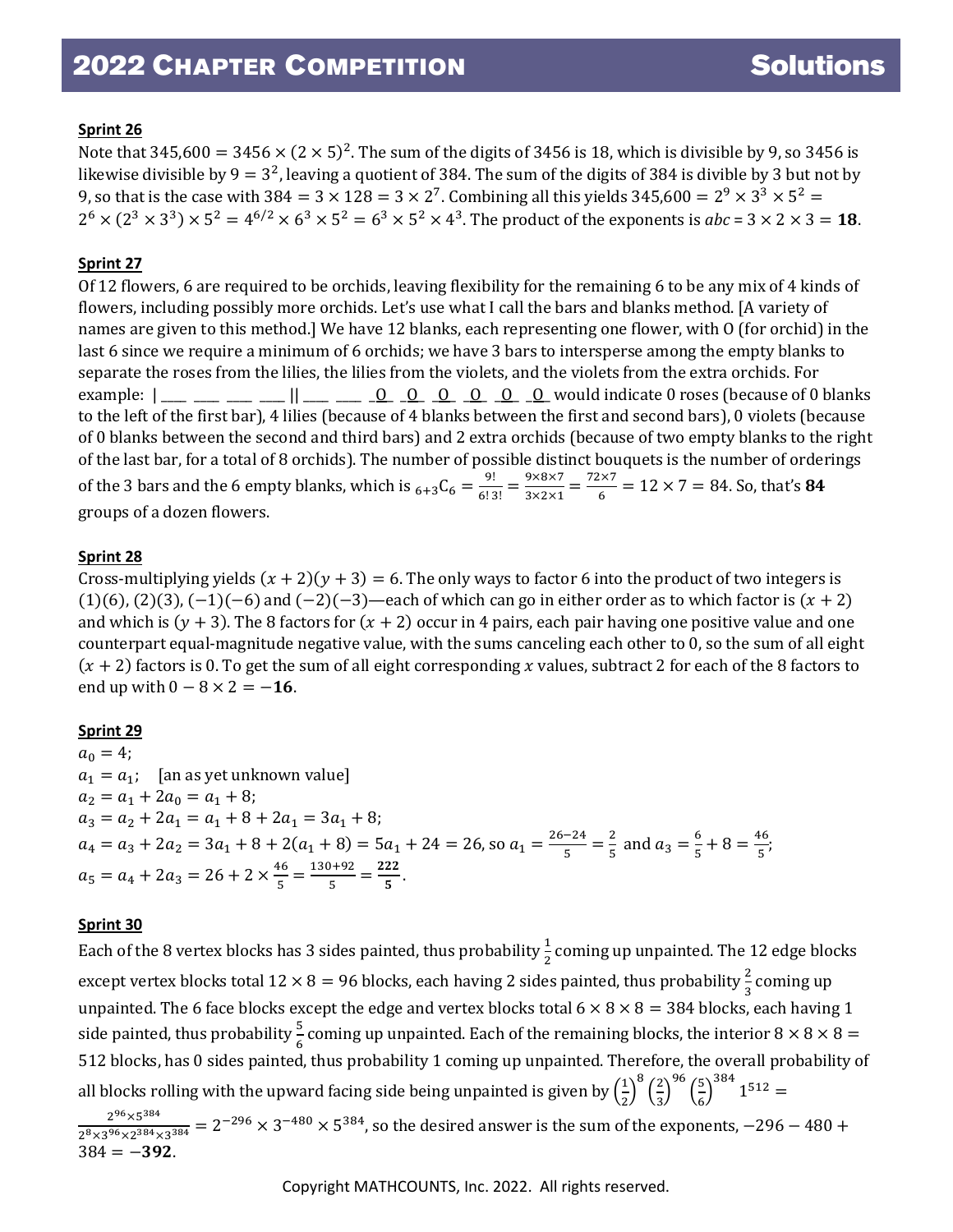# **Target 1**

The excluded value is the product of all 6 values divided by the given product of all included values:

 $\frac{1\times4\times6\times9\times15\times17}{3240}=\frac{55,080}{3240}=17.$ 

# **Target 2**

 $\frac{1 \times 8 + 1 \times 11 + 2 \times 12 + 4 \times 14 + 6 \times 15 + 7 \times 16 + 2 \times 17 + 3 \times 18 + 4 \times 20}{1 + 1 + 2 + 4 + 6 + 7 + 2 + 3 + 4} = \frac{8 + 11 + 24 + 56 + 90 + 112 + 34 + 54 + 80}{30} = \frac{469}{30} = 15.63...$ , which

rounds to the nearest tenth as **15.6** points.

## **Target 3**

 $\frac{\text{88 measure}}{\text{measure}} \times 16 \frac{\text{meters}}{\text{measure}}$  $\times \frac{60 \text{ seconds}}{1 \text{ min}} = \frac{84,480}{432} \approx 196 \text{ seconds}.$ 

# **Target 4**

Because the diameter of the circle is 8, radii OA, OB and OC have length 4. Given BC =  $4\sqrt{2}$ , we have  $(OB)^2$  +  $(OC)^2 = 32 = (BC)^2$ , which, according to the Pythagorean theorem, means that  $\triangle BCO$  is a right triangle with angle BOC being the right angle and the two radii being the legs. Therefore, the area enclosed by triangle BOC is  $\frac{1}{2} \times 4 \times 4 = 8$ . Angles BOC and AOC are supplementary, so angle AOC is a right angle as well, and the sector formed by minor arc AC and radii OA and OC is one quadrant of the circle. Therefore, the area enclosed by the sector is  $\frac{1}{4}$  π(4<sup>2</sup>) = 4π. The total area of the shaded area is 8 + 4π. So, *a* = 8, *b* = 4, and *ab* = 8 × 4 = **32**.

**Target 5**  $90^2$  $\frac{90^2}{43,560} \times 100\% = \frac{810,000}{43,560} \% \approx 18.6\%.$ 

# **Target 6**

Both PQ and PR are the hypotenuse of  $2 \times 3$ -4-5 right triangles. By properties of 45-45-90 right triangles, QR =  $6\sqrt{2}$ . Thus, triangle PQR is an isosceles triangle with side lengths 10, 10 and  $6\sqrt{2}$ . To find the enclosed area, we can easily split the triangle into two congruent right triangles with hypotenuse 10 and one leg of

length  $\frac{1}{2} \times 6\sqrt{2} = 3\sqrt{2}$ , so the other leg is  $\sqrt{10^2 - (3\sqrt{2})^2} = \sqrt{100 - 18} = \sqrt{82}$  and the enclosed area is  $\frac{2}{3}$   $\times$   $\frac{1}{2}$  $\frac{1}{2} \times 3\sqrt{2} \times \sqrt{82} = 6\sqrt{41}$  units<sup>2</sup>.

# **Target 7**

 $8 \times (22 \times 16 + 14 \times 4) \times 54 = 8 \times (352 + 56) \times 54 = 408 \times 432 = 176256$ , which when rounded to the nearest thousand is **176,000** books.

#### **Target 8**

To have the product of the 4 digits be divisible by 14, the digit 7 must be chosen at least once, and one or more of the digits 2, 4, 6 and 8 must be chosen at least once. This is the complement of never choosing 7, which has probability  $\left(\frac{8}{9}\right)$ 9 �  $\frac{4}{6561}$  or never choosing an even digit, which has probability  $\left(\frac{5}{9}\right)$ 9 �  $\frac{4}{6561}$ . However, these two cases overlap (choosing 1, 3, 5 or 9 every time), which has probability  $\left(\frac{4}{9}\right)$ 9 �  $\frac{4}{6561}$ . Thus, the answer is  $1 - \left(\frac{4096}{6561} + \frac{625}{6561} - \frac{256}{6561}\right) = \frac{2096}{6561}$ .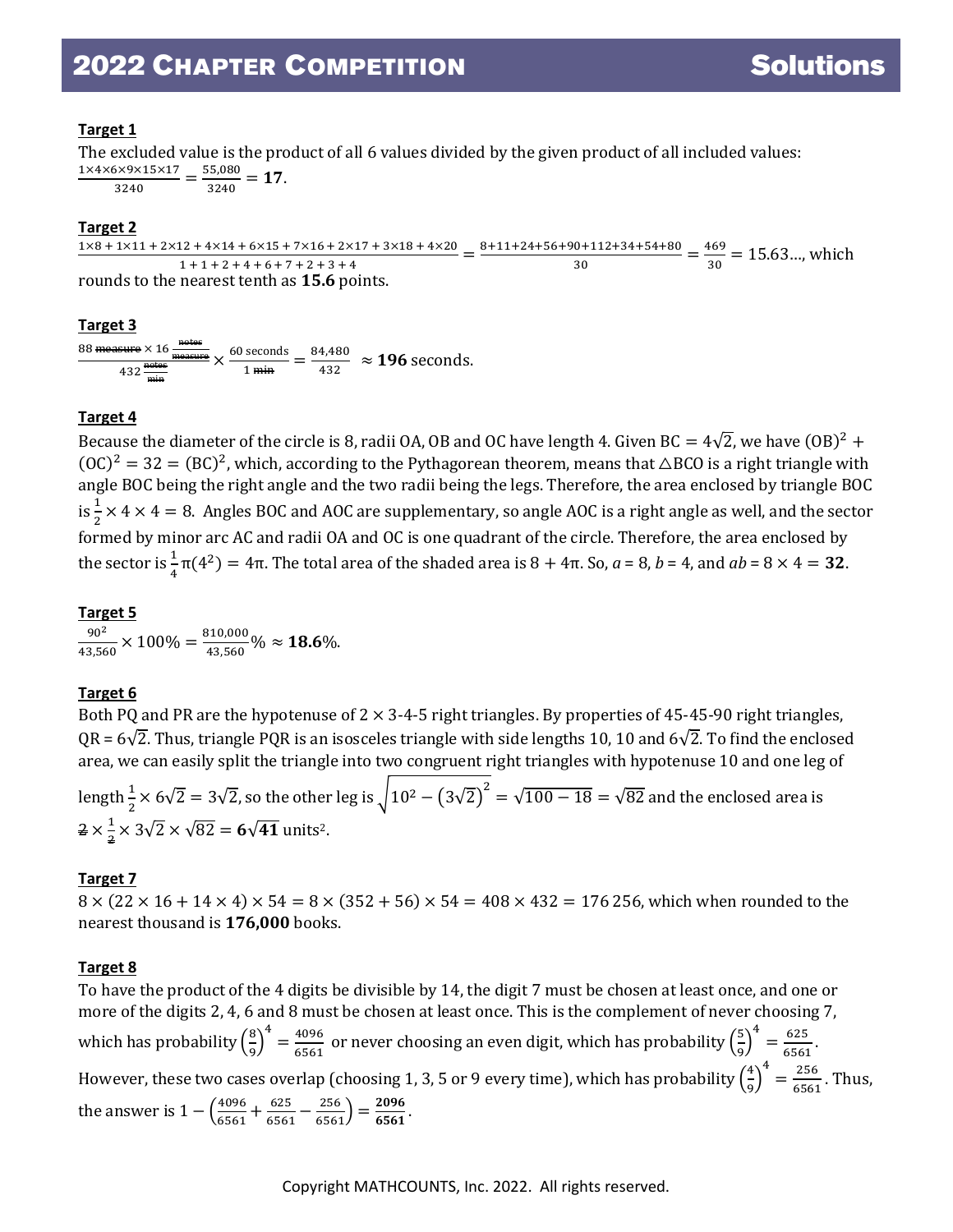# **Team 1**

 $75\% = 0.75 = \frac{3}{4}$ . Now,  $\frac{2}{3} \times 75\% \times 0.85x = \frac{2}{3} \times \frac{3}{4} \times 0.85x = \frac{1}{2} \times 0.85x = 0.425x = 100$ , so 3 3 4 2  $\frac{4}{1}$  $\frac{4}{5} \times 70\% \times 0.75x = \frac{4}{5} \times \frac{7}{10}$  $\frac{7}{10} \times \frac{3}{4}$  $\frac{3}{4}x = \frac{21}{50}x = 0.42x = 0.42 \times \frac{0.425}{0.425}$  $\frac{0.425}{0.425}x = \frac{0.420}{0.425} \times 0.425x = \frac{420}{425} \times 100 = 98.82...$ which rounds to the nearest tenth as **98.8**.

# **Team 2**

The count in the category "Insects" is 3252; the count in all other categories combined, 1892, is less than for the one "Insects" category. Whenever one category has a count that is more than half the total count (that is, the one category has a greater count than all other categories combined), the median value is guaranteed to occur in that one category. All members of that one category in this case have a value of 6, so the median number of legs is **6** legs.

# **Team 3**

The number being divisible by both 2 and 5 means the ones digit must be 0. To be divisible by 3, the sum of the digits must be divisible by  $3: 2 + 3 + 4 + h + 6 + 0 = 15 + h$ , so the hundreds digit must be divisible by 3, thus 0, 3, 6 or 9. The largest of these, 9, yields the greatest possible overall value for the original number, **234960**.

## **Team 4**

Ailey, and therefore Zander, earn  $\frac{47.25}{3}$ , which is \$15.75 per hour, so Liz earns  $\frac{4}{5} \times 15.75 = $12.60$  *per* hour. Ailey and Zander worked a combined 3 + 5 = 8 hours, while Liz worked 12 hours. Therefore, the combined earnings are 8 hours  $\times \frac{$15.75}{h_{\text{out}}} + 12$  hours  $\times \frac{$12.60}{h_{\text{out}}} = $126 + $151.20 = $277.20$ . Of that,  $5\% = \frac{1}{20}$  went back into the business, thus  $\frac{277.20}{20} = $13.86$ .

# **Team 5**

Each side of the triangle is the sum of the two radii of the circles forming the side:  $1 + 2 = 3$  meters;  $1 + 3 = 4$  meters;  $2 + 3 = 5$  meters. Therefore, we have a 3-4-5 right triangle whose enclosed area is half the product of the two shorter sides:  $\frac{1}{2} \times 3 \times 4 = 6$  m<sup>2</sup>.

# **Team 6**

For a page number  $100h + 10t + u \le 280$ , h, t and u represent the hundreds, tens, and units or ones digits, respectively, each at least 0 and at most 9, subject to further constraints, two of which are  $h + t + u = 16$ and  $h \le 2$ . When  $h = 0$ ,  $t + u = 16$ , so t can range from 7 up to 9, while u ranges from 9 down to 7—making 3 options. When  $h = 1$ ,  $t + u = 15$ , so t can range from 6 up to 9, while u ranges from 9 down to 6—making 4 options. Careful now: When  $h = 2$ ,  $t + u = 14$ , so t can range from 5 up to only 7 [due to a page number being at most 280], while u ranges from 9 down to 7—making 3 options. Therefore, the total number of words written is  $3 + 4 + 3 = 10$  words.